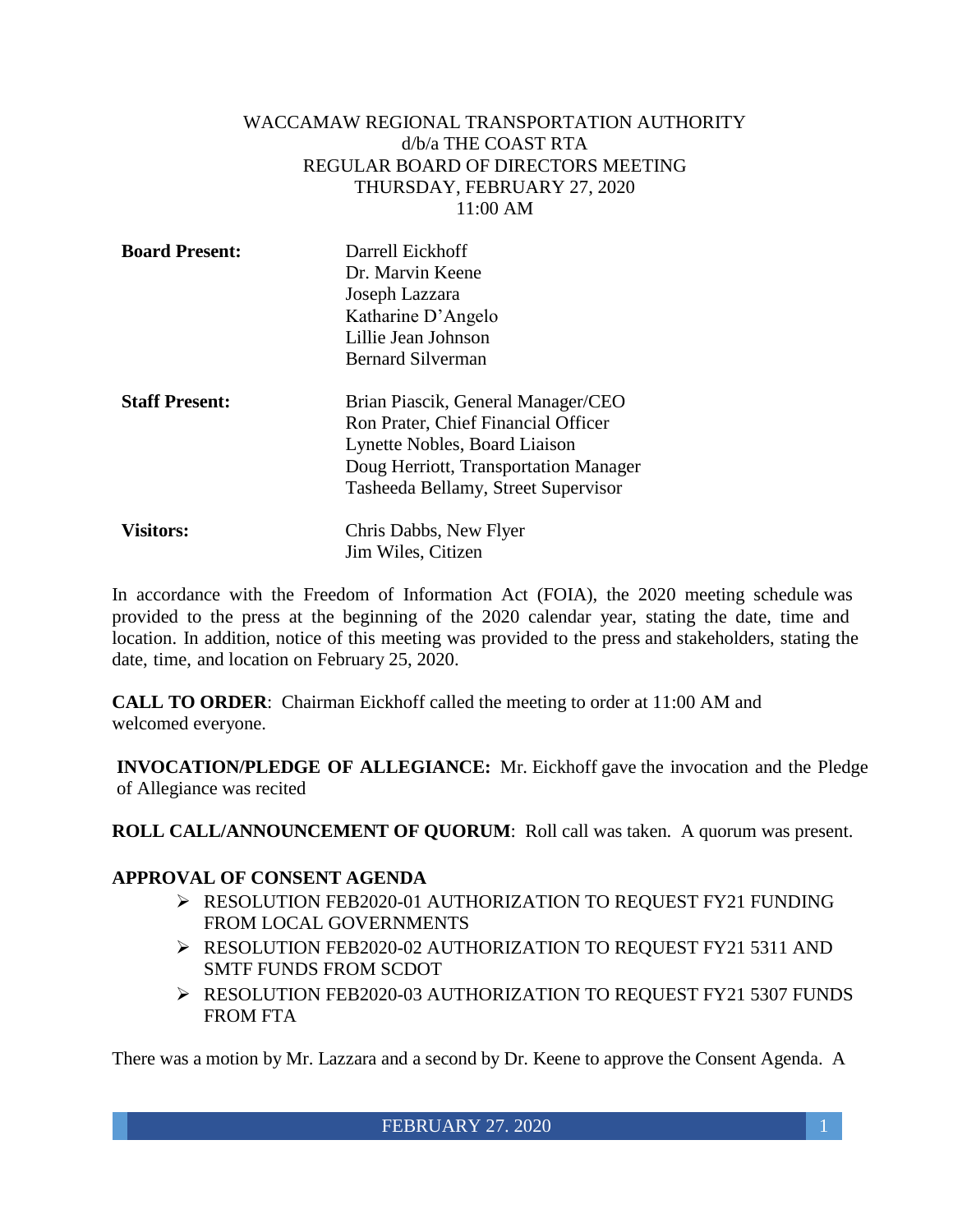voice vote was taken; no nays being heard, the motion passed.

**APPROVAL OF AGENDA –** There was a motion by Mr. Silverman and a second by Ms. Johnson that the agenda be approved. A voice vote was taken; no nays being heard, the motion passed.

**ACKNOWLEDGEMENT OF VISITORS:** Chris Dabbs, Regional Sales Manager, New Flyer, thanked Mr. Piascik and the board for having him attend. Jim Wiles, citizen and lobbyist. We went around the table and everyone introduced themselves.

## **PUBLIC COMMENT:** None

**EMPLOYEE RECOGNITION:** Mr. Piascik recognized Tasheeda Bellamy and announced that she has been promoted to Street Supervisor. She came from Customer Service.

**APPROVAL OF AGENDA:** There was a motion by Mr. Silverman and a second by Ms. Johnson to approve the agenda. A voice vote was taken; no nays being heard, the agenda was approved**.**

**APPROVAL OF MINUTES:** There was a motion by Mr. Lazzara and a second by Dr. Keene to approve the minutes from the December board meeting. A voice vote was taken; no nays being heard, the minutes were approved.

### **COMMITTEE REPORTS**

**SERVICE/PAC COMMITTEE REPORT:** Ms. Johnson began by saying that it's a shame Ms. D'Angelo is not present to hear the first announcement regarding the pilot shuttle in North Myrtle Beach. She then asked Mr. Piascik to elaborate. He began by saying that it's not a completely done deal. They have had their budget retreat and we have not gotten the go-ahead from them. It's important that we don't get out in front of their process. We've had great meetings, provided a tour, with several city council members present, and Ms. D'Angelo also attended. It was a very positive experience and this is something the City wants to pursue. Mr. Silverman asked if Mr. Piascik has spoken to the Transportation Committee or Horry County Council about starting new service. Mr. Piascik said that he wants to make certain that we are doing it before broaching the subject with them. He doesn't feel it will be an issue. It will be on the docket for the next Transportation Committee.

We had a meeting with SCDOT last week regarding the signs at certain locations in Georgetown and have gotten conditional go-ahead. We still have to run them through county staff. The next step will be them issuing us a task order and then begin putting them in. It could happen this summer, at least the urban portion of Route 16; Lynch Street up the Waccamaw Neck. Then we'll come back and get the rural part. The rural part will be a challenge. We're going to see if SCDOT will allow us to place a pre-sign, like a yellow sign that shows bus stop ahead, so the driver knows there's a stop ahead. What may cause a problem is that they are doing some traffic-management along the Surfside Beach portion of US 17, so we're trying to incorporate our stop location into what they're doing. That's maybe five (5) or six (6) of the 60-65 locations we're looking at. It's going to be an on-going change. SCDOT has been amenable to letting us look at their plans before construction starts and there may be opportunities to squeeze in a bus pull-off in some of these high-traffic, high-speed areas. We're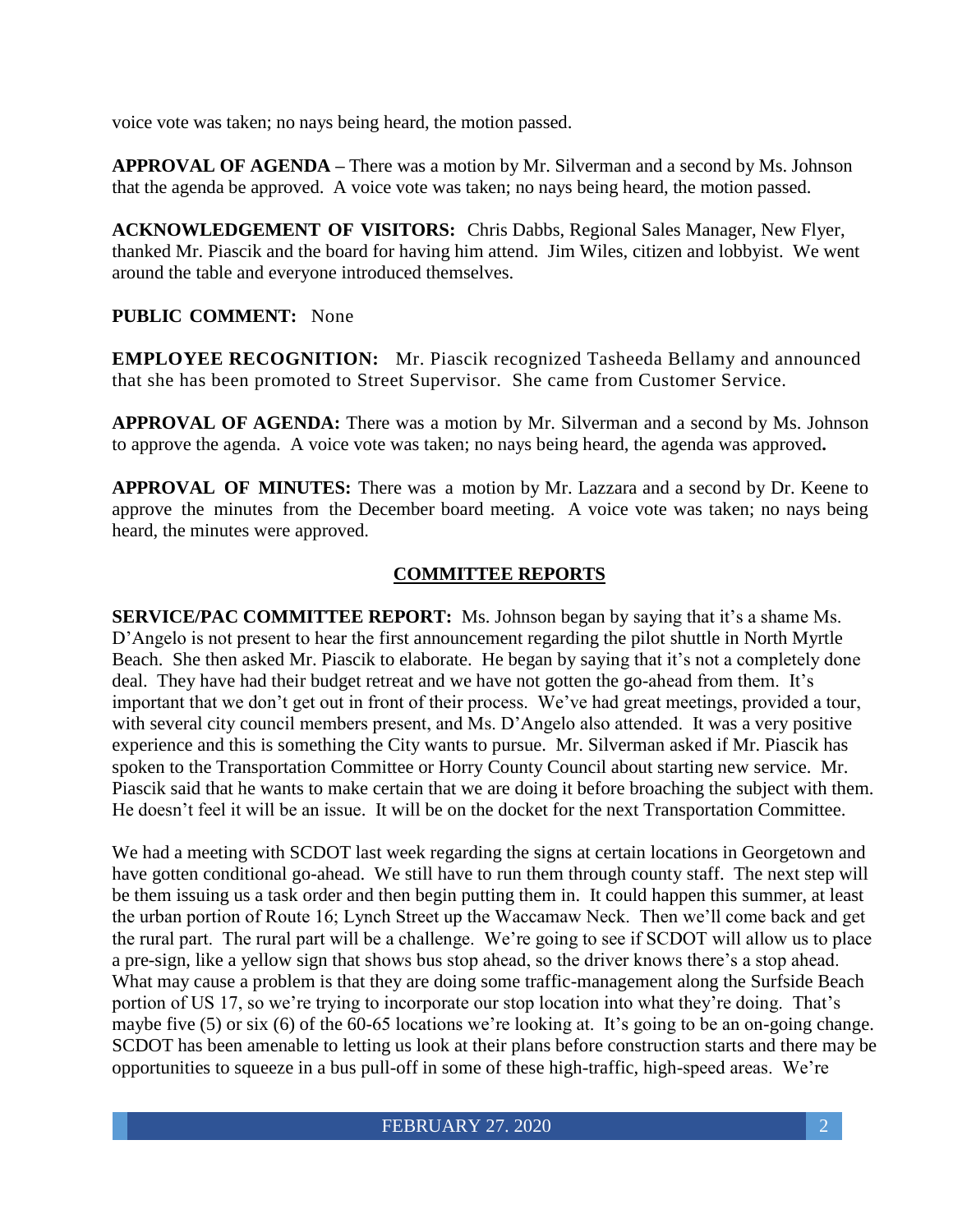gotten to that table now, which is important. We're advertising on the buses, our app, and our website. The majority of the signs in Myrtle Beach are done.

We have to get back down to Georgetown. Councilman Carolina is frustrated with the speed at which we're doing this. We have to continue this conversation. It's a little difficult because we don't know what's going on with the county at the staff level. Mr. Piascik would still like to go talk with City of Georgetown. He will let Mr. Lazzara know when, in order for him to accompany him to the meeting. He also wants to meet with the City of Andrews. We have about \$100,000 in additional 5311 funds that kick in July 1, which could partially fund a new route down there. We have to figure out where that route will go, which has challenges. We certainly don't want to start a route and then have to pull it.

We also talked about the Safety Plan update. Looking at our statistics, we're a pretty safe system. We are beginning a heightened look at safety, with a new training program for our drivers. We finished our first group yesterday with Defensive Driving. We got good feedback from attendees. Mr. Smith is also working on our agency Safety Plan Update, which is a federal requirement, due this summer. Mr. Silverman asked if we have considered the Coronavirus; do we have masks and gloves and training. Do we need that? Mr. Piascik said that we haven't thought about it; however, in our Blood-borne Pathogens training for our drivers, we have gloves and masks and kits on all buses.

Mr. Piascik was in a meeting with City of Myrtle Beach staff earlier today, looking at circulation issues in downtown, especially sidewalk opportunities that connect Kings Highway with Ocean Boulevard, where our bus service is. They're looking at those projects and wanting us to weigh in on priorities; 7<sup>th</sup> Avenue South, 3<sup>rd</sup> Avenue South has a lot of pedestrian facilities and has the most accidents at 3rd Avenue South. Mr. Joe White Avenue, 38 Avenue North, 29 Avenue North, and up north where there are no signals and it's hard for pedestrians to cross. Part of that process is looking to place a few extra shelters. We haven't identified placement locations; Myrtle Beach has 12 shelters to place for us. We'd really like to have one (1) at Home Depot/Walmart, but there's an issue with Home Depot and the dimensions of the sidewalk. The other priority is around the schools and Pepper Geddings. We're moving forward with the Entertainment Shuttle as usual. We're up against a pretty hefty public safety budget.

**FINANCE COMMITTEE REPORT:** Dr. Keene began by saying there was a discussion on salaries regarding the vacation buy-out. Mr. Piascik shared that a portion of the overage was also due to overtime from being short of drivers. Per Mr. Prater, there will be a vacation accrual adjustment which will result in the numbers falling more in line. The change in policy regarding vacation time has been made in the Employee Handbook, of which new handbooks were distributed to employees during State of the Coast. There are a couple of things impacting a budget revision; a new accounting software package and a new program to track blanket purchase orders and grants. Sage is \$4900/yr. plus tech support where the new system will be approximately \$9000, which includes tech support. We're going to change our web site provider – the new provider is a DBE. We'll probably get the money from the Advertising budget. The CNB loan is down to \$101,000 and we should have it paid off by the end of the year. Going over the Cash Requirements, we pulled forward some 5307 money to get us over the hump, so technically we had about \$800,000 identified in the FY20 pot of money and we pulled \$280,000 of that in FY19. We're going to do the same as we did last year.